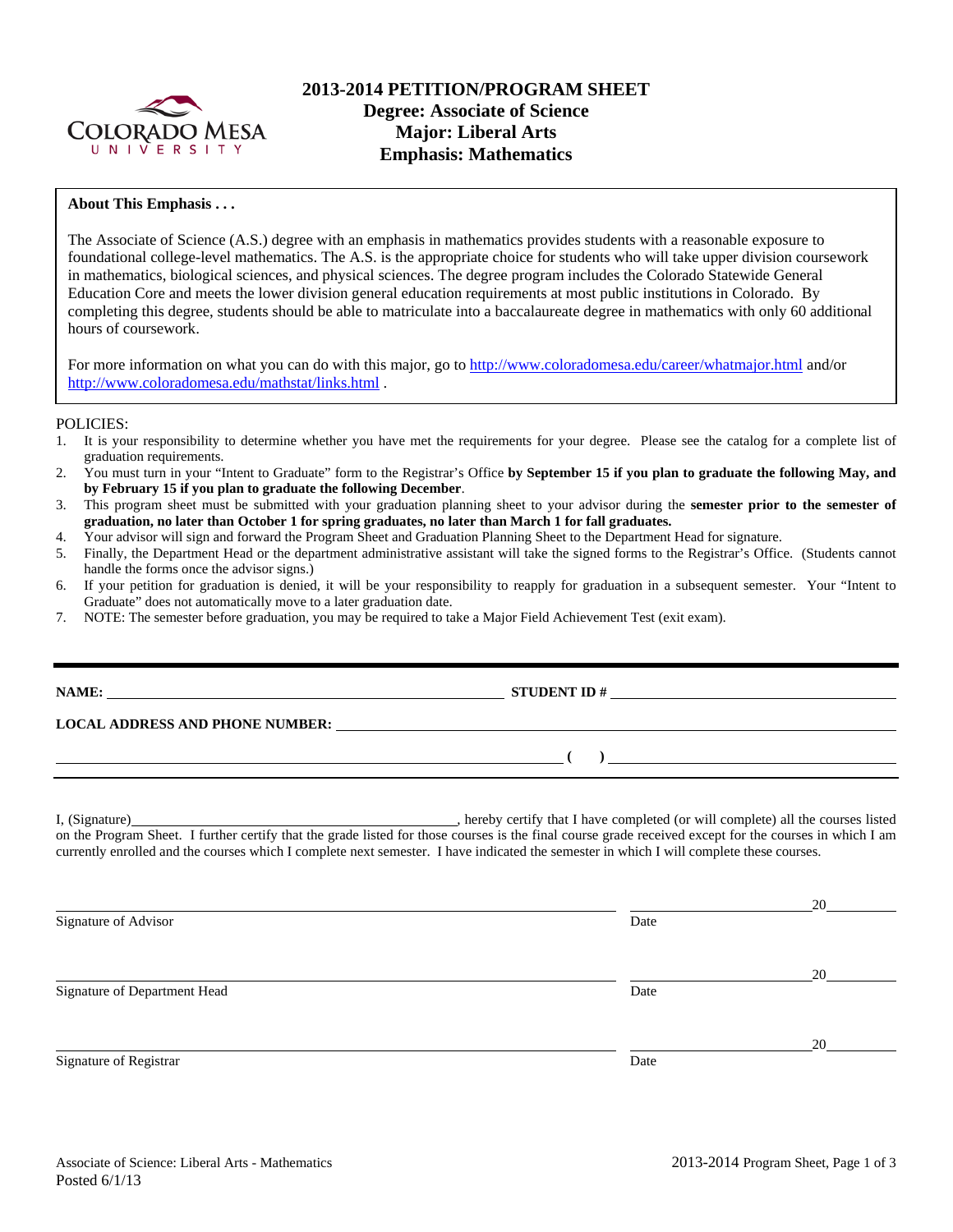#### **Students should work closely with a faculty advisor when selecting and scheduling courses prior to registration.**

Degree Requirements:

- 60 semester hours total ( A minimum of 16 taken at CMU in no fewer than two semesters)
- Pre-collegiate courses (usually numbered below 100) cannot be used for graduation.
- 2.50 cumulative GPA or higher in all CMU coursework
- No more than one "D" may be used in the Mathematics area of emphasis and a grade point average of 2.5 or higher must be maintained for all coursework toward the major content area.
- A grade of "C" or higher must be earned in all general education courses in order to be accepted for the transfer under the Core Transfer Agreements.
- A student must follow the CMU graduation requirements either from 1) the program sheet for the major in effect at the time the student officially declares a major; or 2) a program sheet for the major approved for a year subsequent to the year during which the student officially declares the major and is approved for the stude by the department head. Because a program may have requirement specific to the degree, the student should check with the faculty advisor for additional criteria. It is the student's responsibility to be aware of, and follow, all requirements for the degree being pursued. Any exceptions or substitutions must be approved by the student's faculty advisor and Department Head.
- When filling out the program sheet a course can be used only onc
- See the "Undergraduate Graduation Requirements" in the catalog for additional graduation information.

**GENERAL EDUCATION REQUIREMENTS** (31 semester hours) See the current catalog for a list of courses that fulfill the requirements below. If a course is on the general education list of options and a requirement for your major, you must use it to fulfill the major requirement and make a different selection within the general education requirement.

Course No Title Sem.hrs Grade Term **English** (6 semester hours, must receive a grade of "C" or better and must be completed by the time the student has 60 semester hours.)

ENGL 111 English Composition 3 ENGL 112 English Composition 3

Math: MATH (3 semester hours, must receive a grade of "C" or better, must be completed by the time the student has 60 semester hours.) MATH 119 Precalculus Mathematics

\_\_\_\_\_\_ \_\_\_\_ \_\_\_\_\_\_\_\_\_\_\_\_\_\_\_\_\_\_\_\_\_\_\_\_ \_\_\_\_ \_\_\_\_\_ \_\_\_\_\_\_\_\_ \_\_\_\_\_\_ \_\_\_\_ \_\_\_\_\_\_\_\_\_\_\_\_\_\_\_\_\_\_\_\_\_\_\_\_ \_\_\_\_ \_\_\_\_\_ \_\_\_\_\_\_\_\_

**OR** 5\* \_\_\_\_\_ \_\_\_\_\_\_\_\_

MATH 151 Calculus I \*3 credits apply to the General Ed requirements and 2 credits apply to elective credit

**Social and Behavioral Sciences** (6 semester hours)

|                        | Course No Title                                                                                                                                                                                                                                                                                                                                                                                                                                       | Sem.hrs Grade Term |                                               |
|------------------------|-------------------------------------------------------------------------------------------------------------------------------------------------------------------------------------------------------------------------------------------------------------------------------------------------------------------------------------------------------------------------------------------------------------------------------------------------------|--------------------|-----------------------------------------------|
|                        | Humanities (3 semester hours)                                                                                                                                                                                                                                                                                                                                                                                                                         |                    |                                               |
|                        | <b>Natural Sciences</b> (7 semester hours, one course must include a lab)                                                                                                                                                                                                                                                                                                                                                                             |                    |                                               |
|                        | $\frac{1}{\sqrt{1-\frac{1}{2}}}\left[\frac{1}{\sqrt{1-\frac{1}{2}}}\left(\frac{1}{\sqrt{1-\frac{1}{2}}}\right)\frac{1}{\sqrt{1-\frac{1}{2}}}\right]\frac{1}{\sqrt{1-\frac{1}{2}}}\left[\frac{1}{\sqrt{1-\frac{1}{2}}}\left(\frac{1}{\sqrt{1-\frac{1}{2}}}\right)\frac{1}{\sqrt{1-\frac{1}{2}}}\right]\frac{1}{\sqrt{1-\frac{1}{2}}}\frac{1}{\sqrt{1-\frac{1}{2}}}\frac{1}{\sqrt{1-\frac{1}{2}}}\frac{1}{\sqrt{1-\frac{1}{2}}}\frac{1}{\sqrt{1-\frac{$ |                    | <u> 1989 - Jan James James Barnett, franc</u> |
| <b>HIST</b>            | History (3 semester hours)<br><u> 1999 - Jan Albert III, politik politik (</u>                                                                                                                                                                                                                                                                                                                                                                        |                    |                                               |
|                        | Fine Arts (3 semester hours)                                                                                                                                                                                                                                                                                                                                                                                                                          |                    |                                               |
|                        | <b>OTHER LOWER DIVISION REQUIRMENTS</b> (5 semester hours)                                                                                                                                                                                                                                                                                                                                                                                            |                    |                                               |
|                        | Kinesiology (2 semester hours)                                                                                                                                                                                                                                                                                                                                                                                                                        |                    |                                               |
|                        | KINE 100 Health and Wellness<br>KINA $1 \_$ $\_$                                                                                                                                                                                                                                                                                                                                                                                                      | 1                  |                                               |
|                        | Applied Studies (3 semester hours)                                                                                                                                                                                                                                                                                                                                                                                                                    |                    |                                               |
|                        |                                                                                                                                                                                                                                                                                                                                                                                                                                                       |                    |                                               |
| (15-21 semester hours) | <b>MATHEMATICS EMPHASIS REQUIREMENTS</b>                                                                                                                                                                                                                                                                                                                                                                                                              |                    |                                               |
| <b>Core Classes</b>    |                                                                                                                                                                                                                                                                                                                                                                                                                                                       |                    |                                               |
| MATH 151* Calculus I   |                                                                                                                                                                                                                                                                                                                                                                                                                                                       | 5                  |                                               |
|                        | MATH 152 Calculus II                                                                                                                                                                                                                                                                                                                                                                                                                                  | 5                  |                                               |
|                        | MATH 253 Calculus III                                                                                                                                                                                                                                                                                                                                                                                                                                 | $\overline{4}$     |                                               |
|                        | MATH 260 Differential Equations<br><b>OR</b>                                                                                                                                                                                                                                                                                                                                                                                                          |                    |                                               |
| MATH 236               | Differential Equations and                                                                                                                                                                                                                                                                                                                                                                                                                            |                    |                                               |
|                        | Linear Algebra                                                                                                                                                                                                                                                                                                                                                                                                                                        |                    |                                               |
| <b>STAT 200</b>        | Probability and Statistics                                                                                                                                                                                                                                                                                                                                                                                                                            | 3                  |                                               |
|                        | *If MATH 151 is used to satisfy the Mathematics General Education                                                                                                                                                                                                                                                                                                                                                                                     |                    |                                               |
|                        | Requirement, only 15 semester hours are required for the emphasis.                                                                                                                                                                                                                                                                                                                                                                                    |                    |                                               |
|                        | Electives (3-9 Semester Hours) Any college level undergraduate<br>courses. Recommended: MATH 240 Introduction to Advanced                                                                                                                                                                                                                                                                                                                             |                    |                                               |
|                        | Mathematics or CSCI 111 Computer Science 1-Foundations.                                                                                                                                                                                                                                                                                                                                                                                               |                    |                                               |
|                        | *MATH 119 Precalculus Mathematics                                                                                                                                                                                                                                                                                                                                                                                                                     |                    |                                               |
| <b>OR</b>              |                                                                                                                                                                                                                                                                                                                                                                                                                                                       | 2                  |                                               |
| *MATH 151 Calculus I   |                                                                                                                                                                                                                                                                                                                                                                                                                                                       |                    |                                               |
|                        |                                                                                                                                                                                                                                                                                                                                                                                                                                                       |                    |                                               |